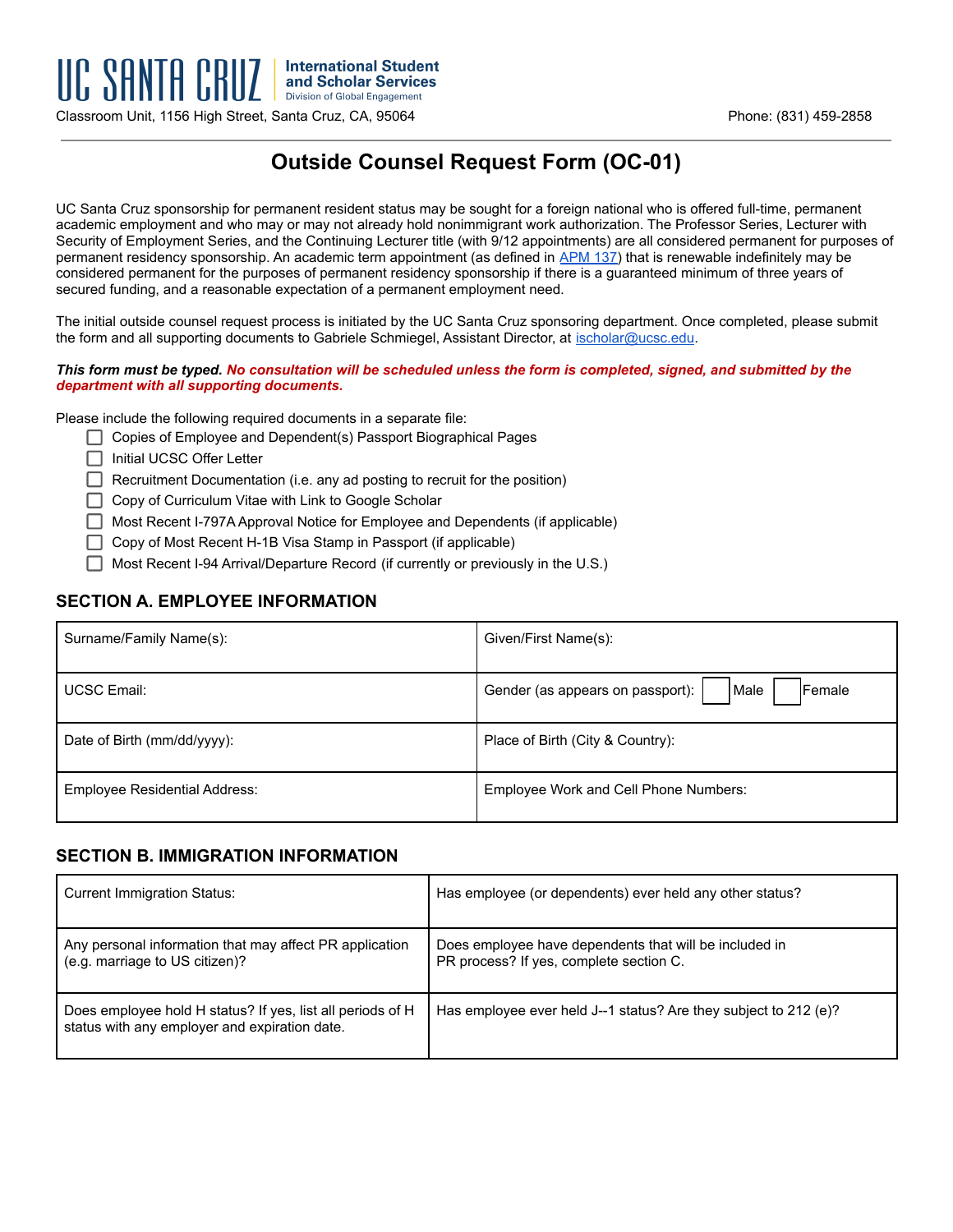## **SECTION C. DEPENDENT INFORMATION** (Please attach separate page with information if more than one dependent)

| Surname/Family Name(s):            | Given/First Name(s):                                              |
|------------------------------------|-------------------------------------------------------------------|
| Date of Birth (mm/dd/yyyy):        | Place of Birth (City & Country):                                  |
| <b>Current Immigration Status:</b> | Has dependent ever held J--1 status? Are they subject to 212 (e)? |

## **SECTION D. EMPLOYMENT INFORMATION**

| <b>Appointment Title:</b>                                                                                     | Date of Offer and Employment Dates:                                              |
|---------------------------------------------------------------------------------------------------------------|----------------------------------------------------------------------------------|
| Department Name and Contact:                                                                                  | Supervisor Name and Contact:                                                     |
| Is this position permanent (i.e. tenured, tenure--track<br>or employed for indefinite or unlimited duration)? | If not employed by UCSC, list: current employer and expected UCSC<br>Start Date: |
| Is telecommuting an option for this position?                                                                 | Was a competitive search conducted to fill this position?                        |

## **SECTION E. REQUIRED SIGNATURES**

#### **The Department certifies the following:**

We understand that no commitments to a prospective employee may be made in advance of approval of this request, and that all commitments need be contingent upon the award of the requested benefit from the U.S. government. We agree to use the attorney approved by the General Counsel of the Regents and approved to assist in this case by the UC Santa Cruz Division of Global Engagement.

| <b>Beneficiary</b>                   |           |      |       |       |  |
|--------------------------------------|-----------|------|-------|-------|--|
| <b>Print Name</b>                    | Signature | Date | Phone | Email |  |
| <b>Department Manager</b>            |           |      |       |       |  |
| <b>Print Name</b>                    | Signature | Date | Phone | Email |  |
| <b>Department Chair</b>              |           |      |       |       |  |
| <b>Print Name</b>                    | Signature | Date | Phone | Email |  |
| Dean or Official Designee's Approval |           |      |       |       |  |
| <b>Print Name</b>                    | Signature | Date | Phone | Email |  |